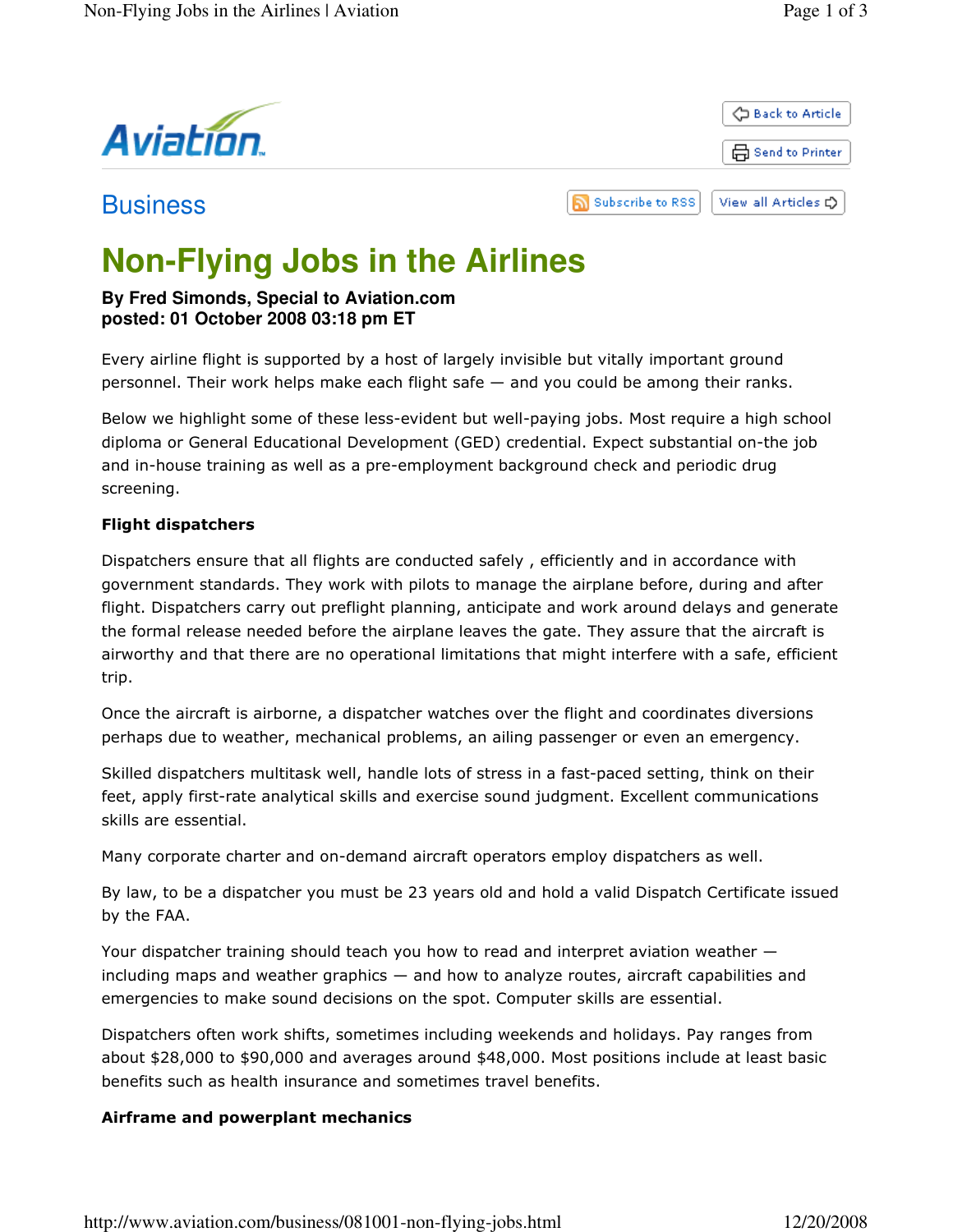If you like working with your hands and mind on some of the finest machinery ever built, then you might enjoy a career as an airframe and powerplant mechanic. Briefly, "A-and-Ps" are responsible for every aspect of an aircraft's mechanical, electrical and electronic well-being. Aand-Ps are in great demand, and most are respected for their knowledge and quality of workmanship.

Budding A-and-Ps must be at least 18, and able to read, speak, write and understand English. You need not be a U.S. citizen to be an A-and-P in the United States. If you reside outside the U.S. and cannot meet the English requirement, your certificate will be issued as "Valid Only Outside of the U.S."

Training can either be on-the-job training (OJT) or through an FAA-approved school. The OJT path requires 18 months of practical experience with either power plants or airframes, or 30 months of practical experience working on both at the same time.

The alternative is to attend an FAA-licensed vocational school that prepares you to pass oral, written and practical tests administered on behalf of the FAA.

A-and-Ps earn between \$35,000 and \$70,000 per year, averaging around \$52,000 plus benefits. Pay runs higher for mechanics with specific experience. For instance, qualified Sikorsky helicopter mechanics can earn upward of \$77,000 a year.

#### Repairman's certificate

A more focused certificate is offered called a Repairman's Certificate. To earn one, you must be recommended by a repair station, commercial operator, or air carrier. You must meet the same age and English requirements as above, and your employer must state that you are qualified to perform maintenance on specific aircraft or components. This means that you must hold a specific job requiring special qualifications with that station, operator, or carrier.

You must have either 18 months of practical experience in the particular job or complete formal training acceptable to the FAA. Pay for repairmen runs between \$30,000 and \$40,000 per year.

#### Airport management

Airports don't run themselves. Skilled and attentive people manage the billions of dollars of capital resources in place at the 650 airports in the U.S. served by airlines, not to mention the additional 5,300 public general aviation airports.

Runways and taxiways must be maintained, painted, properly lit, plowed when it snows and closely inspected several times a day to find and remove any debris that could severely damage aircraft and possibly even cause an accident. Terminal buildings must be neat and trim. Tenant relations are essential, because every piece of real estate on the airport usually is leased, including hangars, gates and buildings. Fuel farms must be serviced and kept safe.

Airport managers arbitrate tenant disputes, satisfy the owner of the airport (often the local municipality or county authority) and deal with regulators, particularly the FAA.

You will need solid problem-solving skills along with excellent verbal and written communications